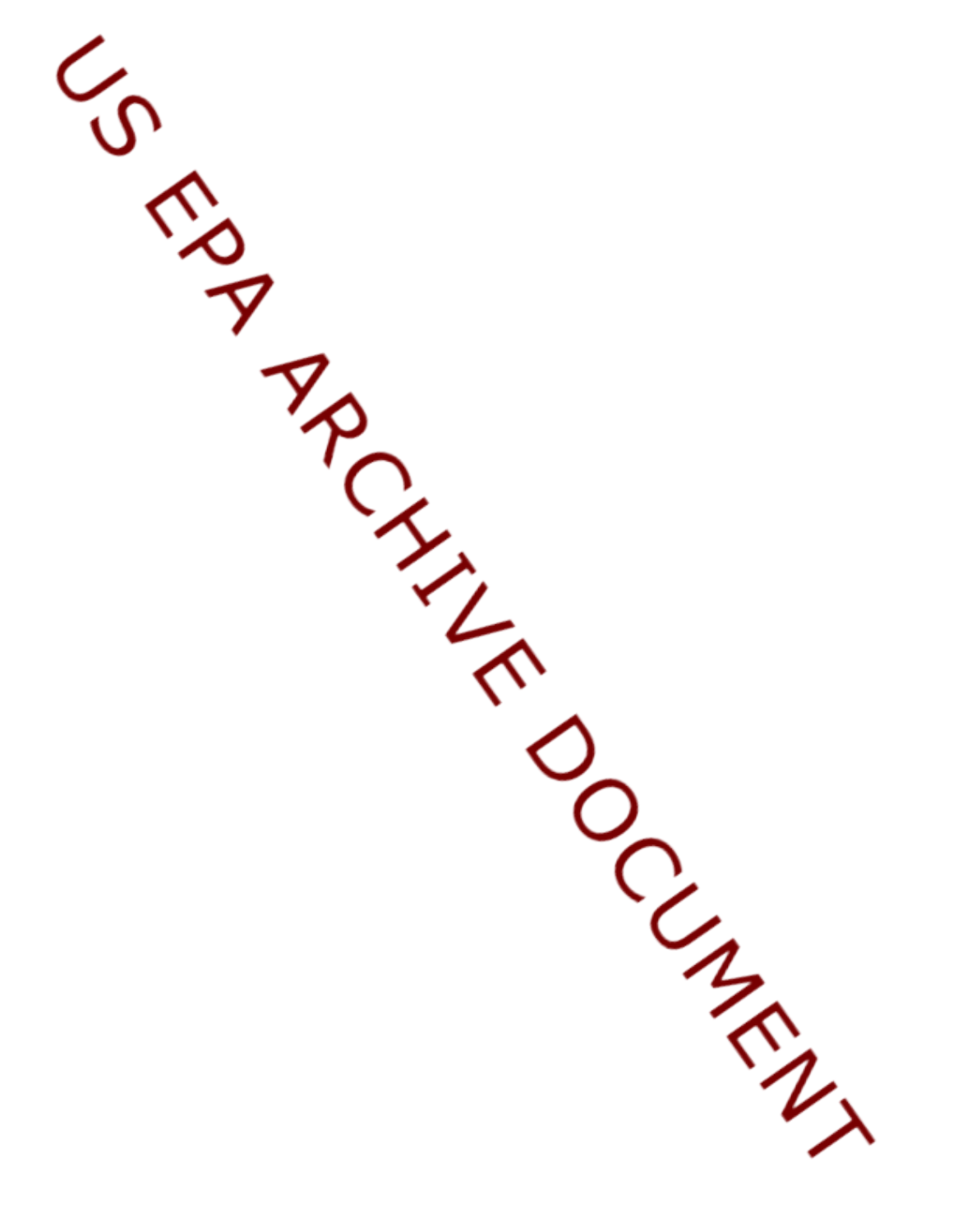# **Consumer Factsheet on: CHLOROBENZENE**

## [List of Contaminants](http://www.epa.gov/safewater/hfacts.html)

 As part of the Drinking Water and Health pages, this fact sheet is part of a larger publication: **National Primary Drinking Water Regulations** 

 States Environmental Protection Agency (EPA). This is a factsheet about a chemical that may be found in some public or private drinking water supplies. It may cause health problems if found in amounts greater than the health standard set by the United

#### **What is Chlorobenzene and how is it used?**

Chlorobenzene is a colorless organic liquid with a faint, almond-like odor. The greatest use of chlorobenzene is in the manufacture of other organic chemicals, dyestuffs and insecticides. It is also a solvent for adhesives, drugs, rubber, paints and dry-cleaning, and as a fiber-swelling agent in textile processing.

The list of trade names given below may help you find out whether<br>you are using this chemical at home or work.

### **Trade Names and Synonyms:**

Benzene chloride Chlorbenzol Monochlorobenzene Phenyl chloride IP Carrier T 40 Tetrosin SP

### **Why is Chlorobenzene being Regulated?**

 based solely on possible health risks and exposure, are called Maximum Contaminant Level Goals. In 1974, Congress passed the Safe Drinking Water Act. This law requires EPA to determine safe levels of chemicals in drinking water which do or may cause health problems. These non-enforceable levels,

 The MCLG for chlorobenzene has been set at 0.1 parts per million (ppm) because EPA believes this level of protection would not cause any of the potential health problems described below.

 Based on this MCLG, EPA has set an enforceable standard called a Maximum Contaminant Level (MCL). MCLs are set as close to the MCLGs as possible, considering the ability of public water systems to detect and remove contaminants using suitable treatment technologies.

 it occur in drinking water. The MCL has been set at 0.1 ppm because EPA believes, given present technology and resources, this is the lowest level to which water systems can reasonably be required to remove this contaminant should

These drinking water standards and the regulations for ensuring these standards are met, are called National Primary Drinking Water Regulations. All public water supplies must abide by these regulations.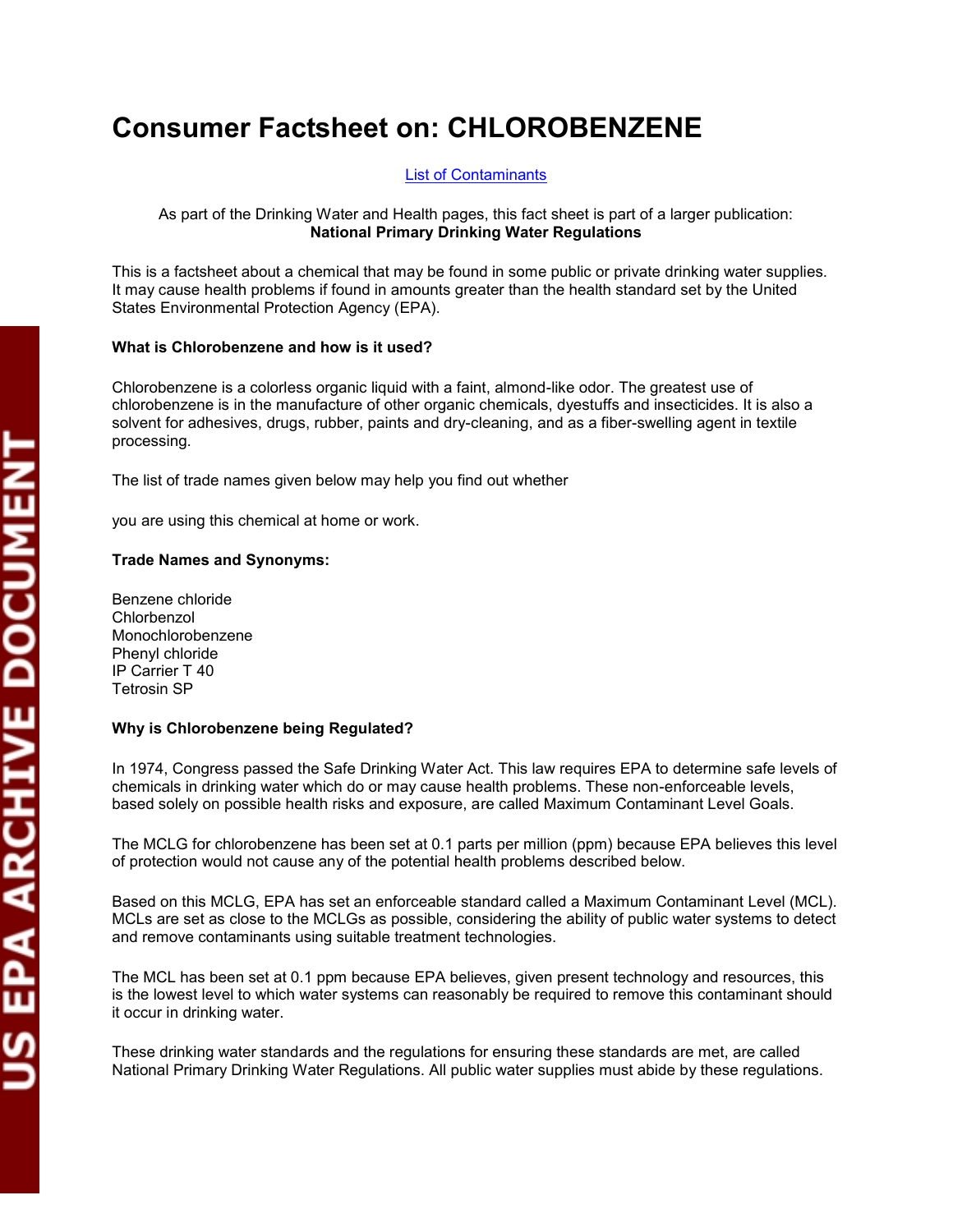#### **What are the Health Effects?**

Short-term: EPA has found chlorobenzene to potentially cause the following health effects when people are exposed to it at levels above the MCL for relatively short periods of time: anesthetic effects and impaired liver and kidney function.

 Long-term: Chlorobenzene has the potential to cause the following effects from a lifetime exposure at levels above the MCL: liver, kidney and central nervous system damage.

#### **How much Chlorobenzene is produced and released to the environment?**

Production of chlorobenzene in 1988 was 270 million pounds, and was expected to decrease. Major environmental releases of chlorobenzene are due to its use as a solvent in pesticides.

 these releases occurred in West Virginia. From 1987 to 1993, according to EPA's Toxic Chemical Release Inventory, chlorobenzene releases to water totalled over 326,000 lbs. Releases to land totalled nearly 37,000 lbs. These releases were primarily from alkali and chlorine industries which use chlorobenzene in chlorination processes. Most of

#### **What happens to Chlorobenzene when it is released to the environment?**

Releases into water and onto land will either evaporate or be slowly degraded by microbes in the soil or water. Since it does not bind to soils, it can be expected to leach into the groundwater. Little accumulation is expected in fish and food products.

#### **How will Chlorobenzene be Detected in and Removed from My Drinking Water?**

 water supplier to collect water samples every 3 months for one year and analyze them to find out if monitor this contaminant. The regulation for chlorobenzene became effective in 1989. Between 1993 and 1995, EPA required your chlorobenzene is present above 0.5 ppb. If it is present above this level, the system must continue to

 combination with Packed Tower Aeration. If contaminant levels are found to be consistently above the MCL, your water supplier must take steps to reduce the amount of chlorobenzene so that it is consistently below that level. The following treatment methods have been approved by EPA for removing chlorobenzene: Granular activated charcoal in

#### **How will I know if Chlorobenzene is in my drinking water?**

 newspapers, radio, TV and other means. Additional actions, such as providing alternative drinking water If the levels of chlorobenzene exceed the MCL, 0.1 ppm, the system must notify the public via supplies, may be required to prevent serious risks to public health.

#### **Drinking Water Standards:**

Mclg: 0.1 ppm

Mcl: 0.1 ppm

# **Chlorobenzene Releases to Water and Land, 1987 to 1993 (in pounds): Water Land**

**TOTALS (in pounds) 326,017 36,910**